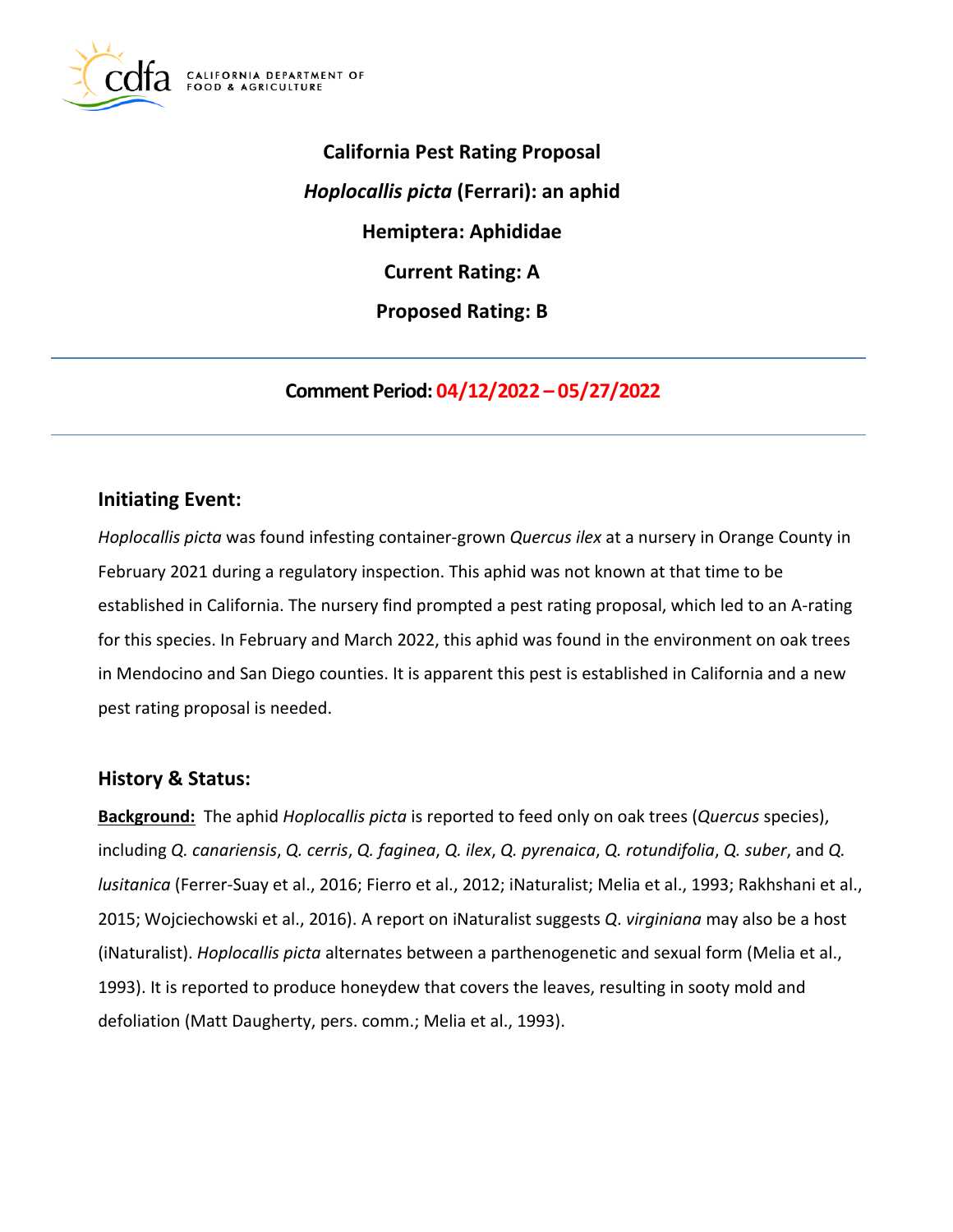

**Worldwide Distribution:** *Hoplocallis picta* is reported from: **Asia** (India); **Europe** (including the Azores, France, Greece, Italy, Malta, Slovakia, and Spain); **North America:** United States (Arizona, California, and Washington) (Aguiar et al., 2013; Barbagallo and Cocuzza, 2014; California Department of Food and Agriculture; Chakrabarti, 1988; Goffová and Wojciechowski, 2013; Pérez Hidalgo et al., 2009; Rakhshani et al., 2015; Schoeny and Gognalons, 2020; Symbiota Collections of Arthropods Network; Tsitsipis et al., 2007).

**Official Control:** *Hoplocallis picta* is not known to be a regulated pest anywhere in the world.

**California Distribution:** *Hoplocallis picta* was found on *Quercus ilex* and *Q*. *suber* trees in Willits and Ukiah (Mendocino County). At least in the case of the trees in Ukiah, these are well-established trees in the ground and there is no apparent connection between them. In March 2022, *H*. *picta* was found on an oak in Fallbrook (San Diego County) (California Department of Food and Agriculture). Reports on iNaturalist suggest that *H*. *picta* may also be present in Orange County (iNaturalist). It appears highly likely that this aphid is more widely distributed in California than these disjunct records suggest.

**California Interceptions:** *Hoplocallis picta* was found in February 2021 during a regulatory inspection of container-grown *Quercus ilex* at a nursery in Orange County (California Department of Food and Agriculture).

The risk *Hoplocallis picta* poses to California is evaluated below.

# **Consequences of Introduction:**

1) **Climate/Host Interaction:** The known distribution of *H. picta* is evidence that the Mediterranean climate is suitable for this species. The known hosts of this aphid (including the California records) do not include oak species native to California. However, the known oak hosts are relatively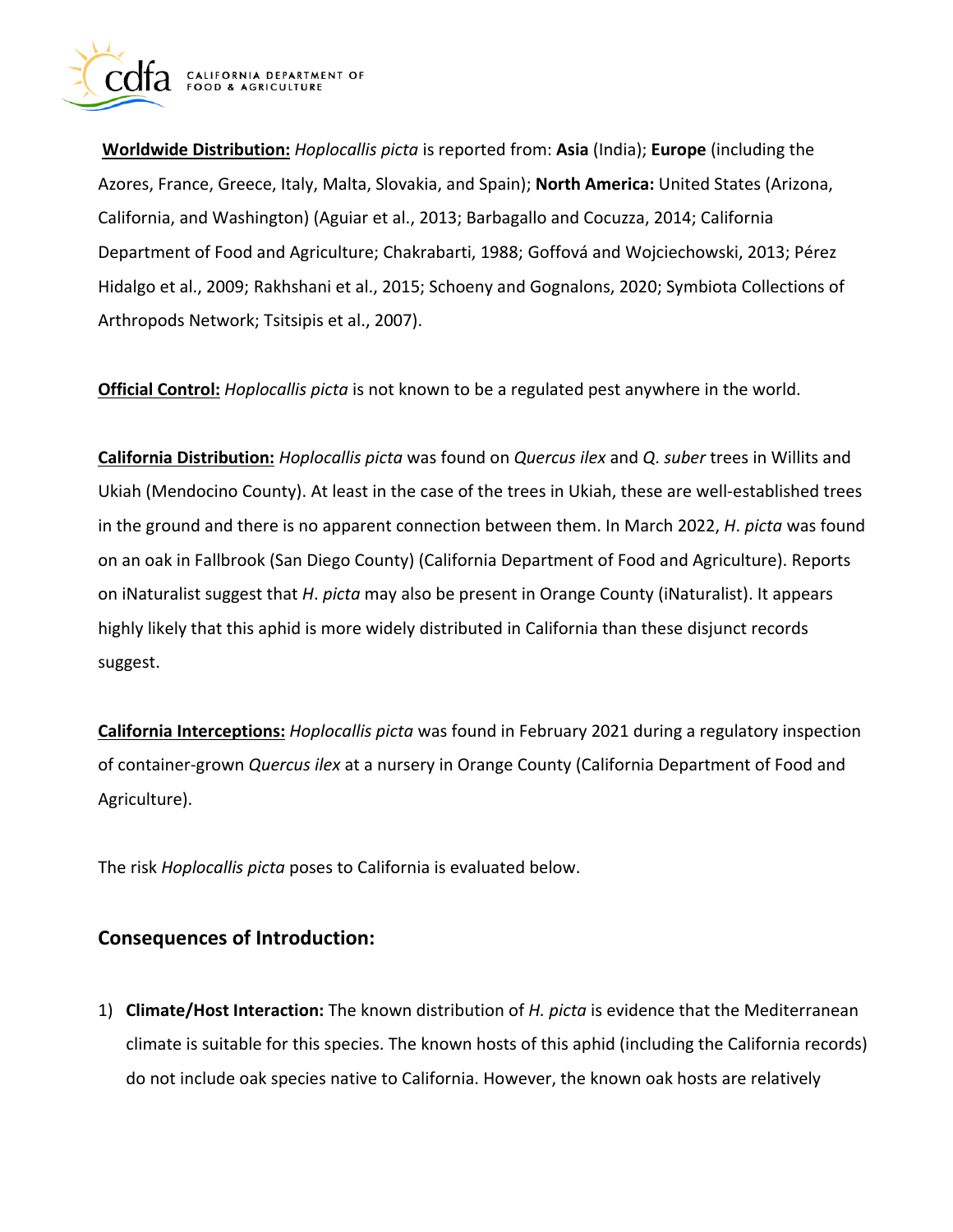

diverse. This aphid is already established in California in Mendocino and San Diego counties and apparently in Orange County as well. It appears likely that this aphid could establish over much of California. Therefore, it receives a **High (3)** in this category.

- Low (1) Not likely to establish in California; or likely to establish in very limited areas.
- Medium (2) may be able to establish in a larger but limited part of California.
- **High (3) likely to establish a widespread distribution in California.**
- 2) **Known Pest Host Range:** *Hoplocallis picta* is reported to feed on eight (possibly nine) species of oak. It is not known to feed on any plants outside of this genus. Therefore, it receives a **Low (1)** in this category.
	- **Low (1) has a very limited host range.**
	- Medium (2) has a moderate host range.
	- High (3) has a wide host range.
- 3) **Pest Reproductive and Dispersal Potential:** *Hoplocallis picta* is parthenogenetic at some times of the year. The winged adults can fly and dispersal could also be aided by wind. Therefore, it receives a **High (3)** in this category.
	- Low (1) does not have high reproductive or dispersal potential.
	- Medium (2) has either high reproductive or dispersal potential.
	- **High (3) has both high reproduction and dispersal potential.**
- 4) **Economic Impact:** *Hoplocallis picta* is reported to produce honeydew, resulting in sooty mold and defoliation. This could increase production costs in nurseries growing oaks. Therefore, it receives a **Low (1)** in this category.

### **Economic Impact: B**

A. The pest could lower crop yield.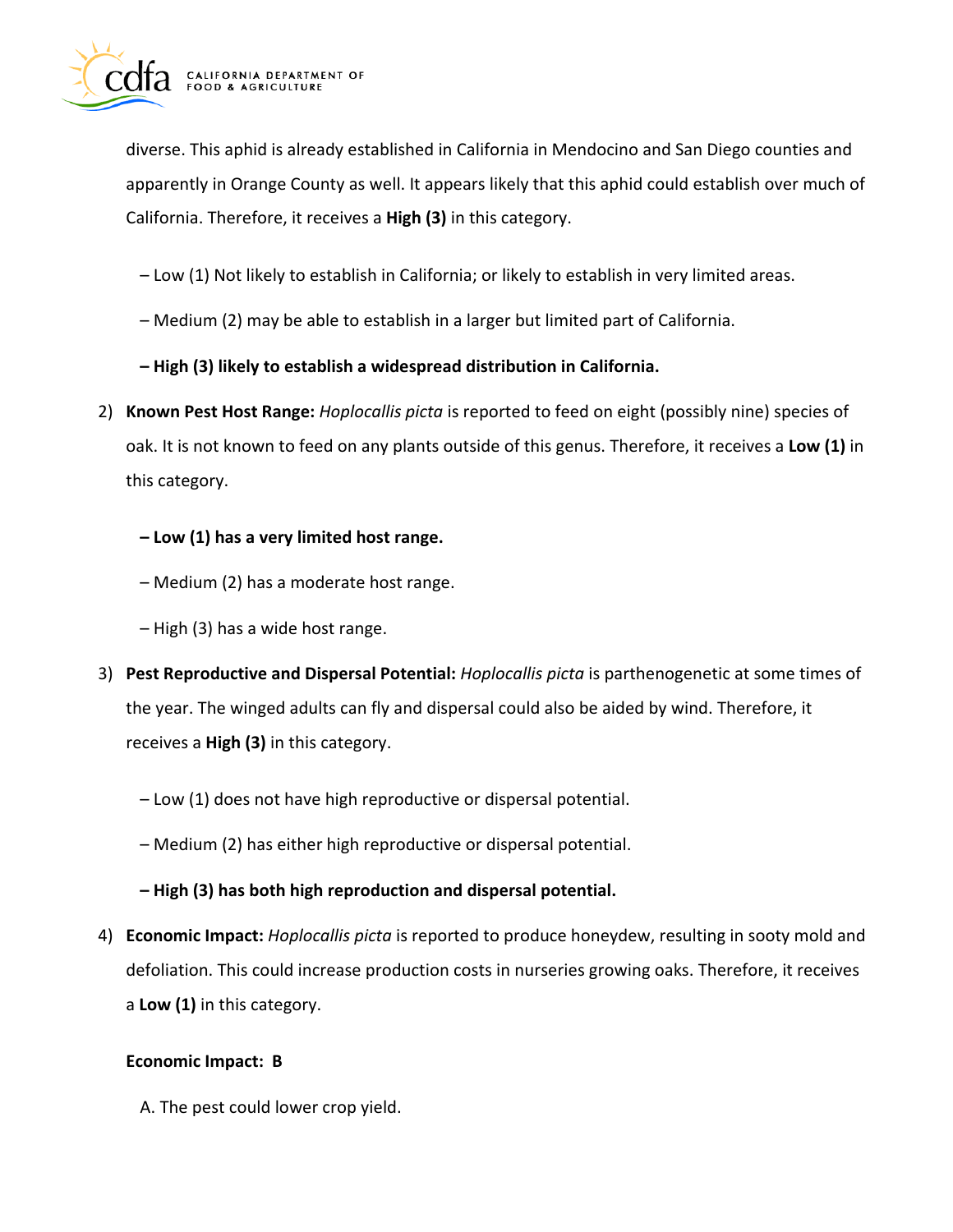

### **B. The pest could lower crop value (includes increasing crop production costs).**

- C. The pest could trigger the loss of markets (includes quarantines).
- D. The pest could negatively change normal cultural practices.
- E. The pest can vector, or is vectored, by another pestiferous organism.
- F. The organism is injurious or poisonous to agriculturally important animals.
- G. The organism can interfere with the delivery or supply of water for agricultural uses.

### **Economic Impact Score: Low**

### **– Low (1) causes 0 or 1 of these impacts.**

- Medium (2) causes 2 of these impacts.
- High (3) causes 3 or more of these impacts.
- 5) **Environmental Impact:** Oaks are an important part of California's ecosystems. There are native oak species, including some rare ones, in the same section (Quercus) as some of the reported hosts, suggesting native California oaks may be vulnerable. *Hoplocallis picta* is reported to produce honeydew when feeding, leading to sooty mold and defoliation. It is possible that this could have an impact on rare native California oaks. Ornamental oaks could also be impacted and this could trigger treatments. Therefore, *H. picta* receives a **High (3)** in this category.

### **Environmental Impact: B, D, E**

A. The pest could have a significant environmental impact such as lowering biodiversity, disrupting natural communities, or changing ecosystem processes.

### **B. The pest could directly affect threatened or endangered species.**

C. The pest could impact threatened or endangered species by disrupting critical habitats.

### **D. The pest could trigger additional official or private treatment programs.**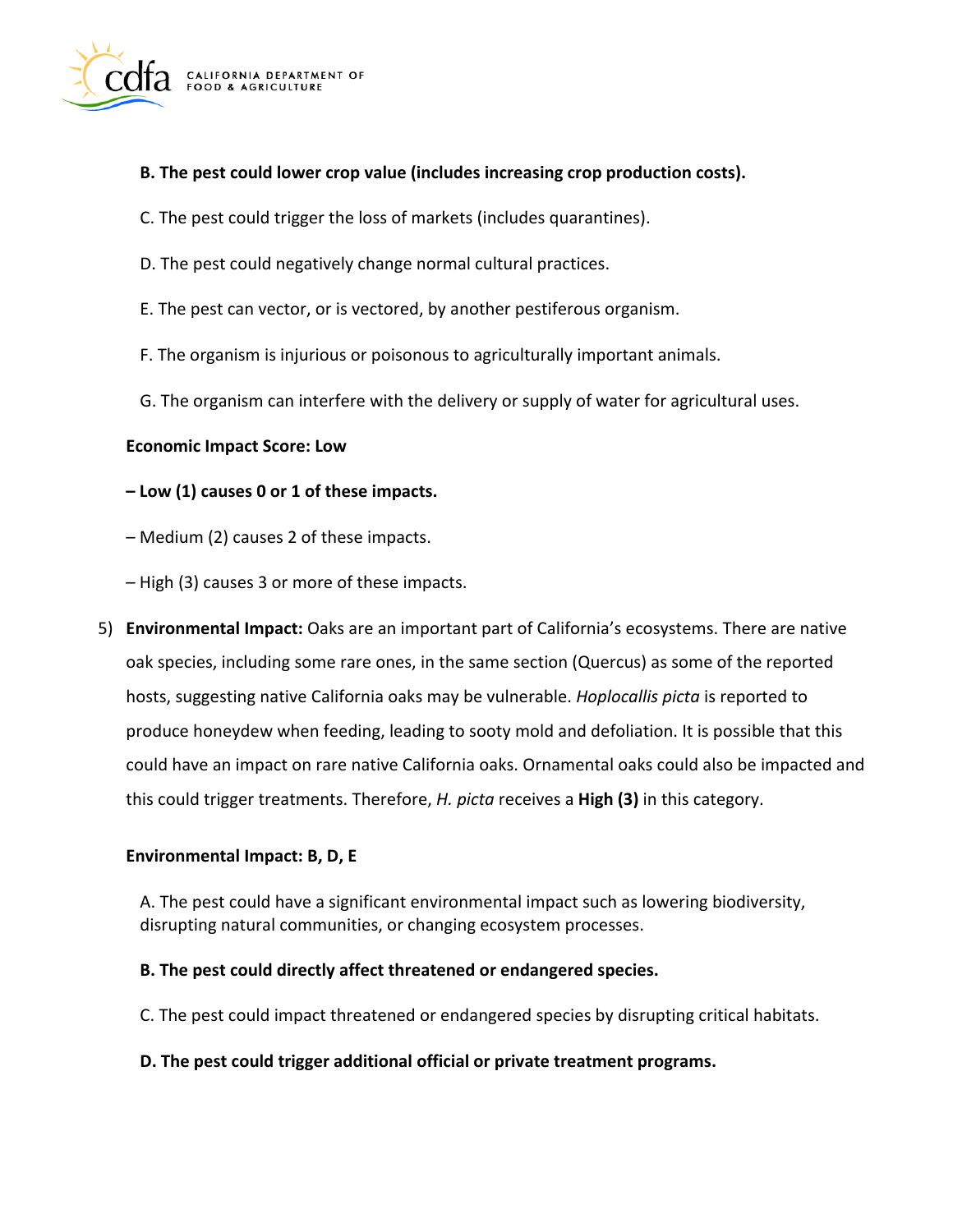

**E. The pest significantly impacts cultural practices, home/urban gardening or ornamental plantings.** 

### **Environmental Impact Score: High (3)**

- Low (1) causes none of the above to occur.
- Medium (2) causes one of the above to occur.
- **High (3) causes two or more of the above to occur.**

# **Consequences of Introduction to California for** *Hoplocallis picta***: Medium (11)**

Add up the total score and include it here.

 $-$ Low = 5-8 points

**–Medium = 9-12 points** 

 $-High = 13-15$  points

6) **Post Entry Distribution and Survey Information:** *Hoplocallis picta* is established in Mendocino County and apparently elsewhere (including Orange and San Diego counties) in California. It receives a **Medium (-2)** in this category.

–Not established (0) Pest never detected in California, or known only from incursions.

–Low (-1) Pest has a localized distribution in California, or is established in one suitable climate/host area (region).

**–Medium (-2) Pest is widespread in California but not fully established in the endangered area, or pest established in two contiguous suitable climate/host areas.** 

–High (-3) Pest has fully established in the endangered area, or pest is reported in more than two contiguous or non-contiguous suitable climate/host areas.

# **Final Score:**

7) The final score is the consequences of introduction score minus the post entry distribution and

survey information score: Medium (9)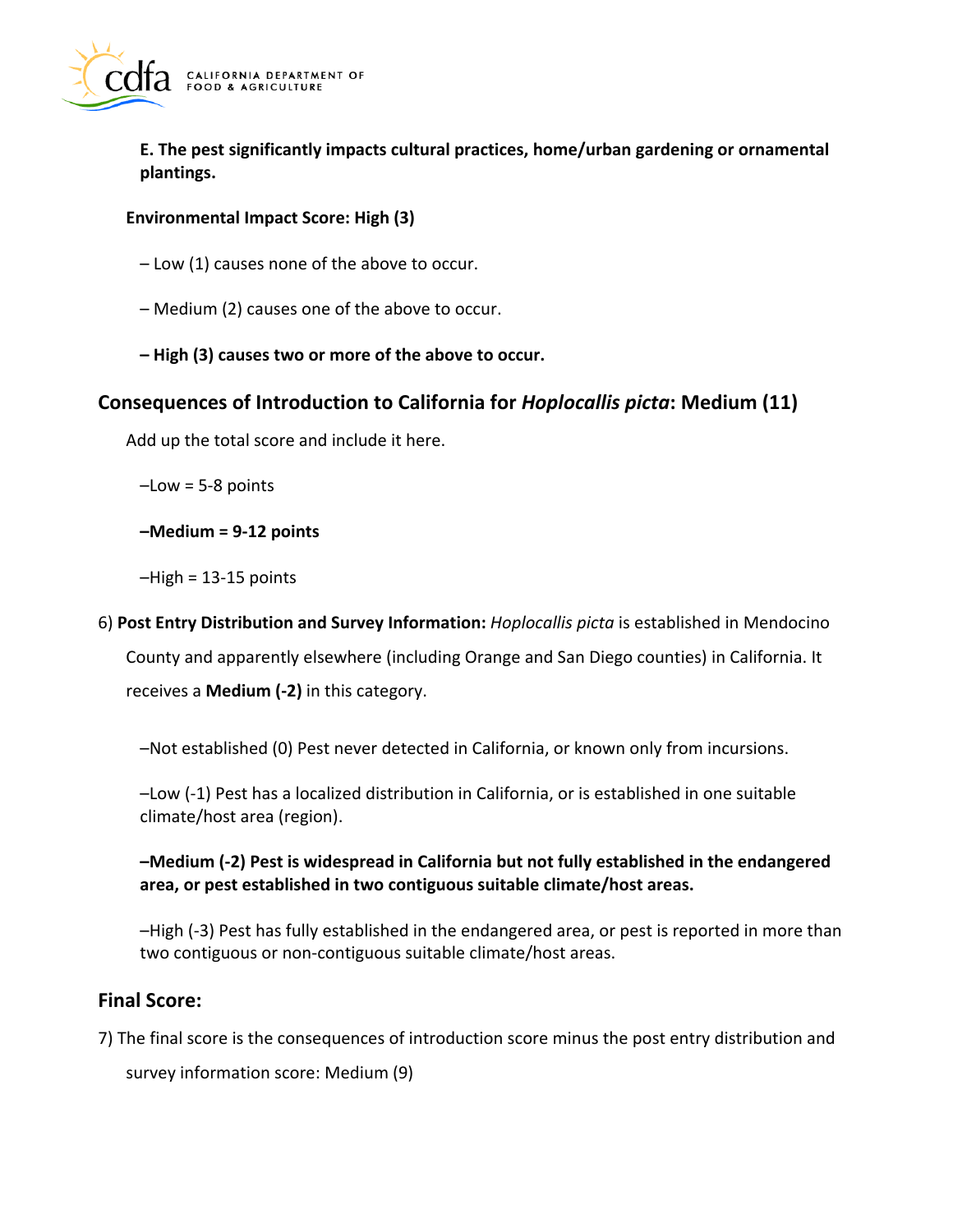

## **Uncertainty:**

It is not yet known if *H. picta* will be able to feed on native California oak species. It appear likely that it will be able to because some of the known hosts are in the same oak section (Quercus) as some oaks species in California. If native California oaks are not suitable hosts, then the potential impacts have been overestimated in this proposal and will be limited to nurseries and ornamental and street plantings, which could still be significant. Although honeydew, sooty mold, and defoliation are reported, the potential impact of this aphid on tree health (apart from aesthetics) is not known. Reports of tree mortality were not found. This aphid may be under the control of natural enemies in Europe and could have a greater impact in California, where many or all of these enemies presumably do not occur. Lastly, it is possible that *H. picta* is significantly more widespread in California than the current records suggest.

# **Conclusion .and Rating Justification:**

*Hoplocallis picta* is an aphid that is restricted to oak trees. Oaks are an important part of California's natural and urban landscapes. This insect therefore poses a risk to agriculture and environment in California. However, *H*. *picta* is already established in Mendocino and San Diego counties. Based on collection and iNaturalist records, it appears likely it is even more widespread in California. Eradication does not appear to be practical. For these reasons, a "B" rating is justified.

## **References:**

Aguiar, A. M. F., Ilharco, F. A., Khadem, M., and Moreira, M. 2013. New records of aphids (Hemiptera: Aphidoidea) from Madeira and Azores Archipelagos. Entomologist's Monthly Magazine 235-254.

Barbagallo, S. and Cocuzza, G. E. M. 2014. A survey of the aphid fauna in the Italian regions of Latium and Campania. Redia 97:19-47.

California Department of Food and Agriculture. Pest and damage record database. Accessed March 17, 2021: <https://pdr.cdfa.ca.gov/PDR/pdrmainmenu.aspx>

Chakrabarti, S. 1988. Revision of the Drepanosiphinae (Homoptera: Aphididae) from the Indian subregion. Oriental Insects 22:1-86.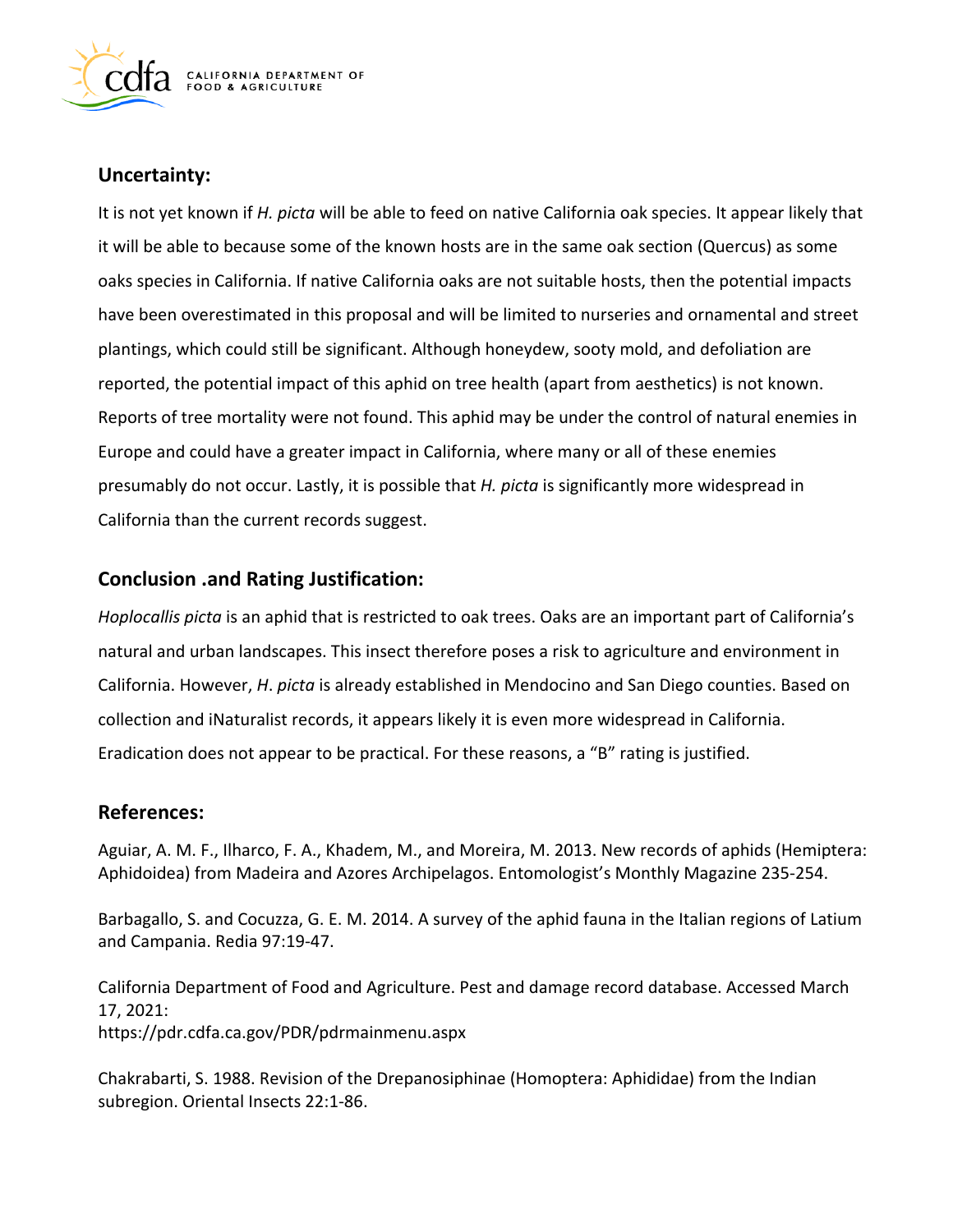

Ferrer-Suay, M., Selfa, J., Barbotin, F., and Pujade-Villar, J. 2016. Revision of the Barbotin's Charipinae collection with description of a new *Alloxysta* species (Hymenoptera: Cynipoidea: Figitidae). Butlletí de la Institució Catalana d'Història Natural 80:29-46.

Fierro, A. S., Hidalgo, N. P., and Nafriá, J. M. N. 2012. Los pulgones (Hemiptera, Sternorrhyncha: Aphididae). pp. 157-171 in Ruano, F., Tierno de Figueroa, M., and Tinaut, A. (eds.), Los insectos de Sierra Nevada. 200 años de historia. Asociación Española de Entomología, Málaga, Spain.

Goffová, K. and Wojciechowski, W. 2013. Checklist of Aphidomorpha (Hemiptera: Sternorrhyncha) known from Slovakia. Folia faunistica Slovaca 18:275-300.

iNaturalist. Accessed March 18, 2022: [https://www.inaturalist.org/observations?locale=en-US&subview=table&taxon\\_id=1025363](https://www.inaturalist.org/observations?locale=en-US&subview=table&taxon_id=1025363) 

Melia, A., Cabezuelo, P., and De Córdoba, J. F. 1993. Incidencia de pugones (Homoptera, Aphididae) en encinares de Córdoba. Boletín de sanidad vegetal. Plagas 19:355-360.

Nafría, J. M. N., Fuentes-Contreras, E., Colmenero, M. C., Piera, M. A., Ortego, J., and Durante, P. M. 2016. Catálogo de los áfidos (Hemiptera, Aphididae) de Chile, con planta hospederos y distribuciones regional y provincial. Graellsia 72:1-35.

Pérez Hidalgo, N., Umaran, Á., Mier Durante, M. P., and Nieto Nafría, J. M. 2009. Aportaciones a la afidofauna Íbero-Balear (Hemiptera, Aphididae) a partir de las fotografías (y de sus metadatos) depositadas en el "banco taxonómico faunístico digital de los invertebrados Ibéricos" (B.T.F.D.I.I.). Graellsia 65:171-181.

Schoeny, A. and Gognalons, P. 2020. Data on winged insect dynamics in melon crops in southeastern France. Data in brief 29:1-10.

 Rakhshani, E., Starý, P., Tomanović, Ž., and Mifsud, D. 2015. Aphidiinae (Hymenoptera, Braconidae) aphid parasitoids of Malta: review and key to species. Bulletin of the Entomological Society of Malta 7:121-137.

Symbiota Collections of Arthropods Network. Accessed March 18, 2022: <https://scan-bugs.org/portal/index.php>

Tsitsipis, J. A., Katis, N. I., Margaritopoulos, J. T., Lykouressis, D. P., Avgelis, A. D., Gargalianou, I., Zarpas, K. D., Perdikis, D. C., and Papapanayotou, A. 2007. A contribution to the aphid fauna of Greece. Bulletin of Insectology 60:31-38.

 Wojciechowski, W., Depa, L., Halgoš, J., Matečný, I., Lukáš, J., and Kanturski, M. 2016. Aphids of Slovakia. Comenius University, Bratislava, Slovakia.